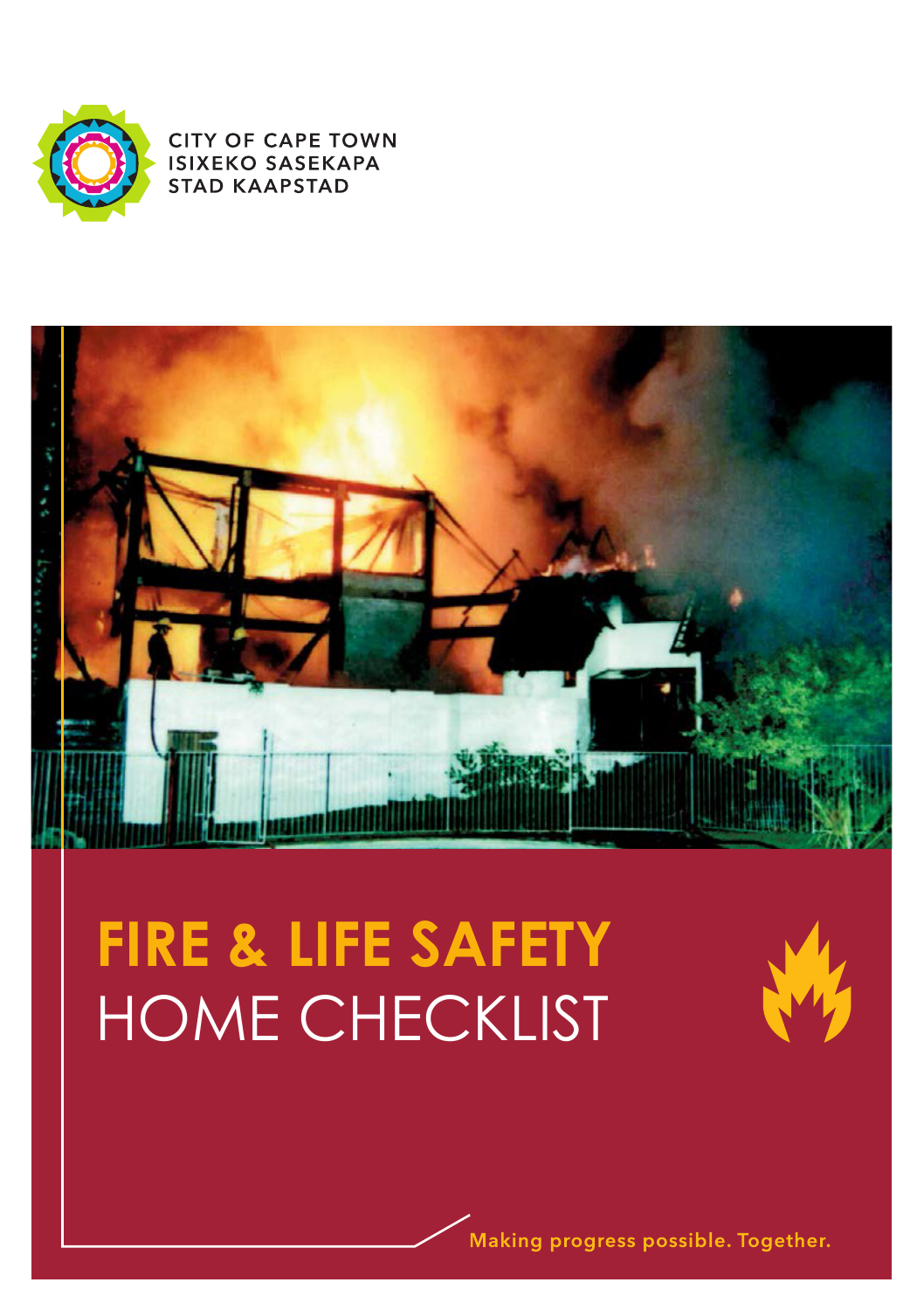## **How safe is your home and family?**

This fire and life safety checklist will help you identify potential fire hazards in your home. It also introduces good housekeeping practices that will improve the fire safety of your home significantly.

Answer the questions honestly.

If your answer is 'no' to any of the questions, take action before someone gets hurt.

For more information contact your local fire station or our Fire and Life Safety Education Officers on 021 703 3184 or send an e-mail to lifesafety@capetown.gov.za.

Let's work together to protect the ones we love.

| <b>FIRE DETECTION AND FIREFIGHTING</b>                                                                                                                                                                               | <b>YES</b> | <b>NO</b>                   |
|----------------------------------------------------------------------------------------------------------------------------------------------------------------------------------------------------------------------|------------|-----------------------------|
| Smoke alarms:<br>Does your home have at least one smoke alarm to protect your family<br>while you sleep? (Most house fires occur at night. Smoke alarms have<br>reduced the fire death rate by 50% in the US and UK) |            |                             |
| Do you test the battery of your smoke alarm at least once a month and<br>change the battery once a year?                                                                                                             |            |                             |
| Does everyone know the sound of the smoke alarm?                                                                                                                                                                     |            |                             |
| Fire extinguishers:<br>Does your home have a fire extinguisher or a fire blanket that meets<br>the South African National Standards (SANS)?                                                                          |            |                             |
| Has your fire extinguisher been tested by a technician approved in<br>terms of the SANS during the past 12 months?                                                                                                   |            |                             |
| Is your fire extinguisher stored in an accessible and convenient<br>location, e.g. near an exit door?                                                                                                                |            |                             |
| Have you received training or advice from your local fire brigade on<br>how to use your fire extinguisher safely?                                                                                                    |            |                             |
| <b>EMERGENCY PROCEDURES AND ESCAPE PLANS</b>                                                                                                                                                                         | <b>YES</b> | $\overline{\phantom{a}}$ NO |
| Have you and your family practised an escape plan? (An escape plan<br>will speed up your escape and may save your life.)                                                                                             |            |                             |
| If you have young children or family members with limited mobility,<br>has someone been assigned to help them escape in the event of fire?<br>(Young children and the elderly account for most fire deaths)          |            |                             |
| Have your children practised how to escape without adult help?                                                                                                                                                       |            |                             |
| Do babysitters, caregivers and visitors all know the escape procedure<br>in the event of a fire?                                                                                                                     |            |                             |
| Do you practise your escape plan at least once every six months?                                                                                                                                                     |            |                             |
| Do you keep a torch readily available for use during a power failure<br>or fire?                                                                                                                                     |            |                             |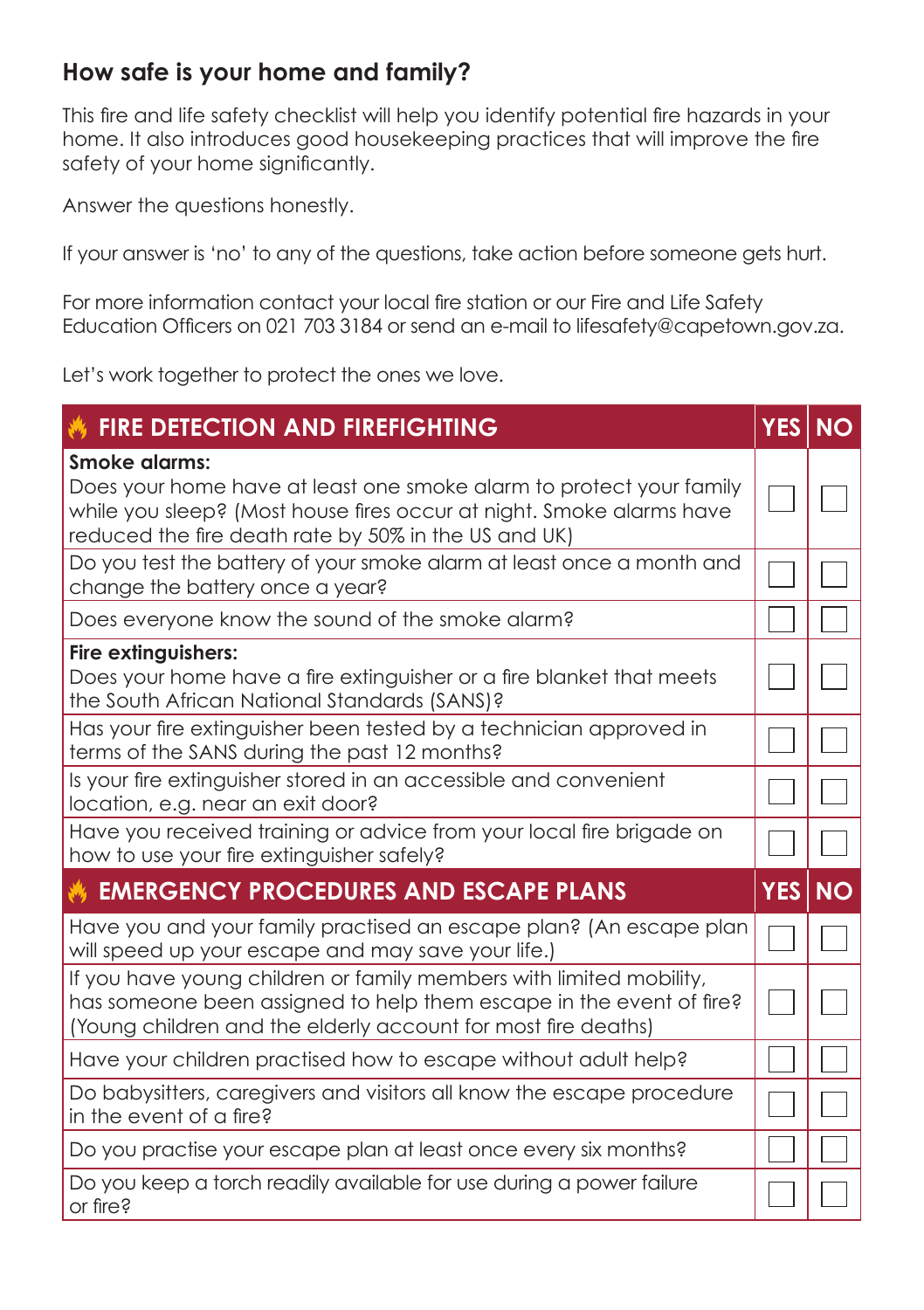| <b>ESCAPING FROM FIRE</b>                                                                                                                                                                              | <b>YES NO</b> |  |
|--------------------------------------------------------------------------------------------------------------------------------------------------------------------------------------------------------|---------------|--|
| Do you know that if a fire breaks out you must get everyone out of the<br>house and then call the fire brigade?                                                                                        |               |  |
| Does everyone know that they should get out and stay out if a fire<br>breaks out? (Leave behind all valuables and possessions. Make sure<br>children know not to hide.)                                |               |  |
| Do you know that you should not attempt to fight the fire until the fire<br>brigade has been called and only if there is no risk to yourself?                                                          |               |  |
| Does your family know the emergency number 107 and is 107<br>displayed on your telephone to assist children if they have to call for<br>help?                                                          |               |  |
| Does everyone know that they must crawl low under smoke to escape<br>from fire? (Breathing in smoke can kill you. Cool air near the floor will<br>help you to breathe and to crawl to safety.)         |               |  |
| Do you have two ways to get out of the house in the event of a fire?                                                                                                                                   |               |  |
| Can your burglar bars open from the inside to prevent you from being<br>trapped inside?                                                                                                                |               |  |
| Are your windows, doors and floor kept free of any obstructions to<br>allow an easy exit in the event of a fire?                                                                                       |               |  |
| Can you open doors quickly and are keys readily available to unlock<br>doors? (Keep keys in doors and security gates or on hooks nearby.)                                                              |               |  |
| Do you know that if a fire breaks out in a room, you should close the<br>door to limit the growth of the fire?                                                                                         |               |  |
| Do you sleep with your doors closed to prevent the spread of smoke<br>and fire?                                                                                                                        |               |  |
| Do you know that if you are trapped by fire, you should close the door<br>to your room and put a blanket or towel at the bottom of the door to<br>keep out the smoke? (Call for help from the window.) |               |  |
| Will you remember to close all doors behind you when you are<br>evacuating your home?                                                                                                                  |               |  |
| Does your family have a safe place to meet away from your home?                                                                                                                                        |               |  |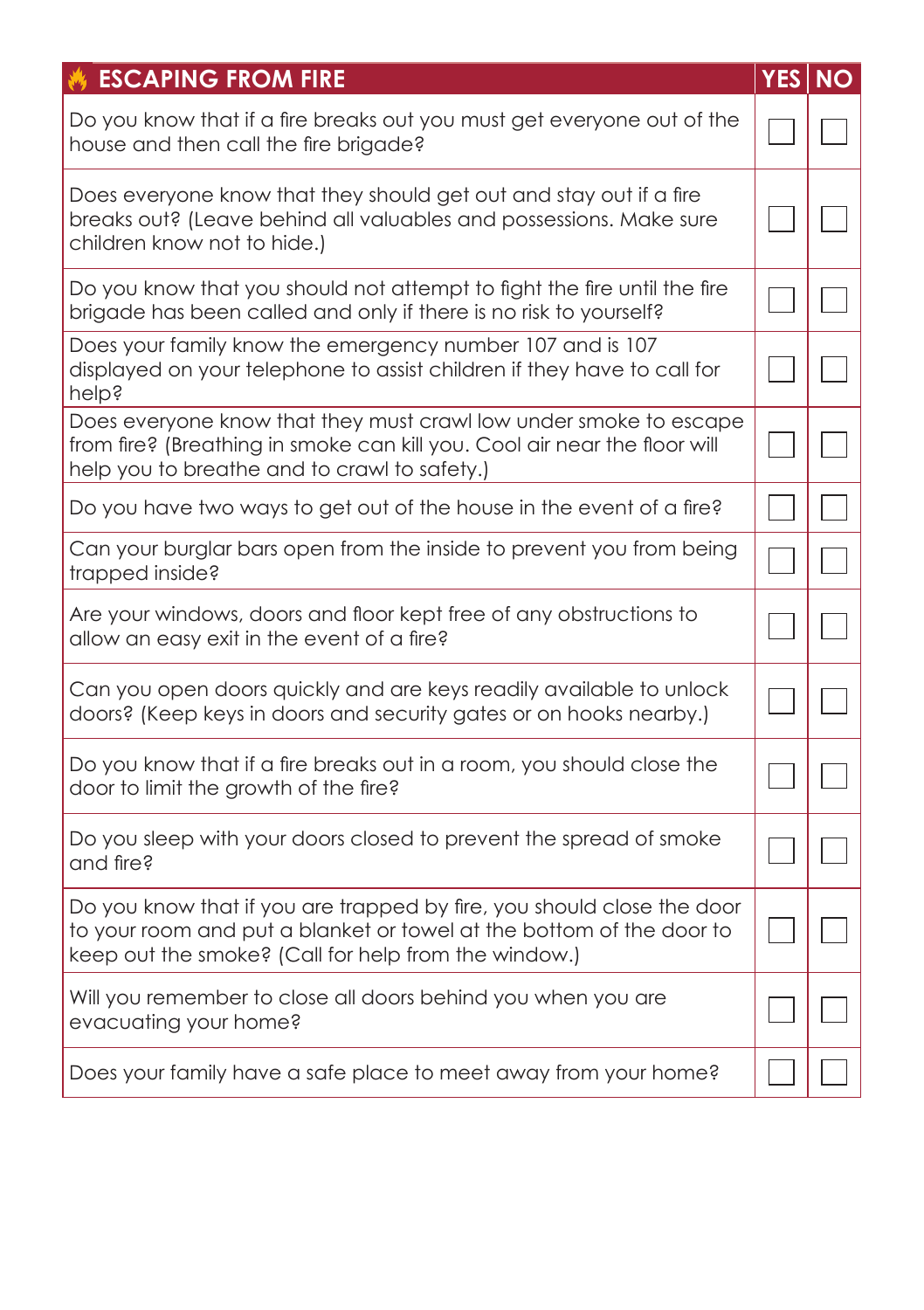| <b>PREVENTING THE FIRE: HEAT AND FUEL</b>                                                                                                                                                                                                            | YES NO |  |
|------------------------------------------------------------------------------------------------------------------------------------------------------------------------------------------------------------------------------------------------------|--------|--|
| Liquid Petroleum Gas (LPG):<br>If you use gas, do you limit your 9 kg cylinders to the one in use and<br>one spare?                                                                                                                                  |        |  |
| Has your gas installation been checked and certified by a registered<br>LP gas installer and/or the Fire Department where applicable.                                                                                                                |        |  |
| Are children always supervised when gas, a naked flame, oil heaters or<br>open fires are used?                                                                                                                                                       |        |  |
| When lighting gas appliances, do you light the match first before<br>opening the gas?                                                                                                                                                                |        |  |
| <b>Heaters:</b><br>Are heaters used in safe areas (where they cannot be knocked over<br>and items cannot fall on them) at least 1 m away from furniture,<br>furnishings and anything else that can burn? (Radiated heat causes<br>many house fires.) |        |  |
| Do you turn heaters off when you leave the house and when you are<br>sleeping?                                                                                                                                                                       |        |  |
| Do you avoid drying your clothes on or near heaters?                                                                                                                                                                                                 |        |  |
| Do you keep a window slightly open in rooms where paraffin or gas<br>heaters are in use? (Open-flame heaters consume oxygen and<br>produce poisonous gases.)                                                                                         |        |  |
| Are curtains kept away from heat sources and possible ignition?                                                                                                                                                                                      |        |  |
| Do you use and store electric blankets according to the<br>manufacturer's instructions and do you fit them correctly. Are they<br>switched off when you are in bed, serviced regularly and not used with<br>hot water bottles?                       |        |  |
| Cooking:<br>Do you make sure that you never leave cooking food unattended?<br>(Many fires are caused by food left unattended on a stove, especially oil.)                                                                                            |        |  |
| When deep frying, do you keep your pot less than one third full of oil?<br>(This lowers the risk of hot oil boiling over onto your stove.)                                                                                                           |        |  |
| Does everyone know that you should use a damp cloth to smother<br>a cooking-oil fire? (Do not put water on an oil fire because it will<br>explode.)                                                                                                  |        |  |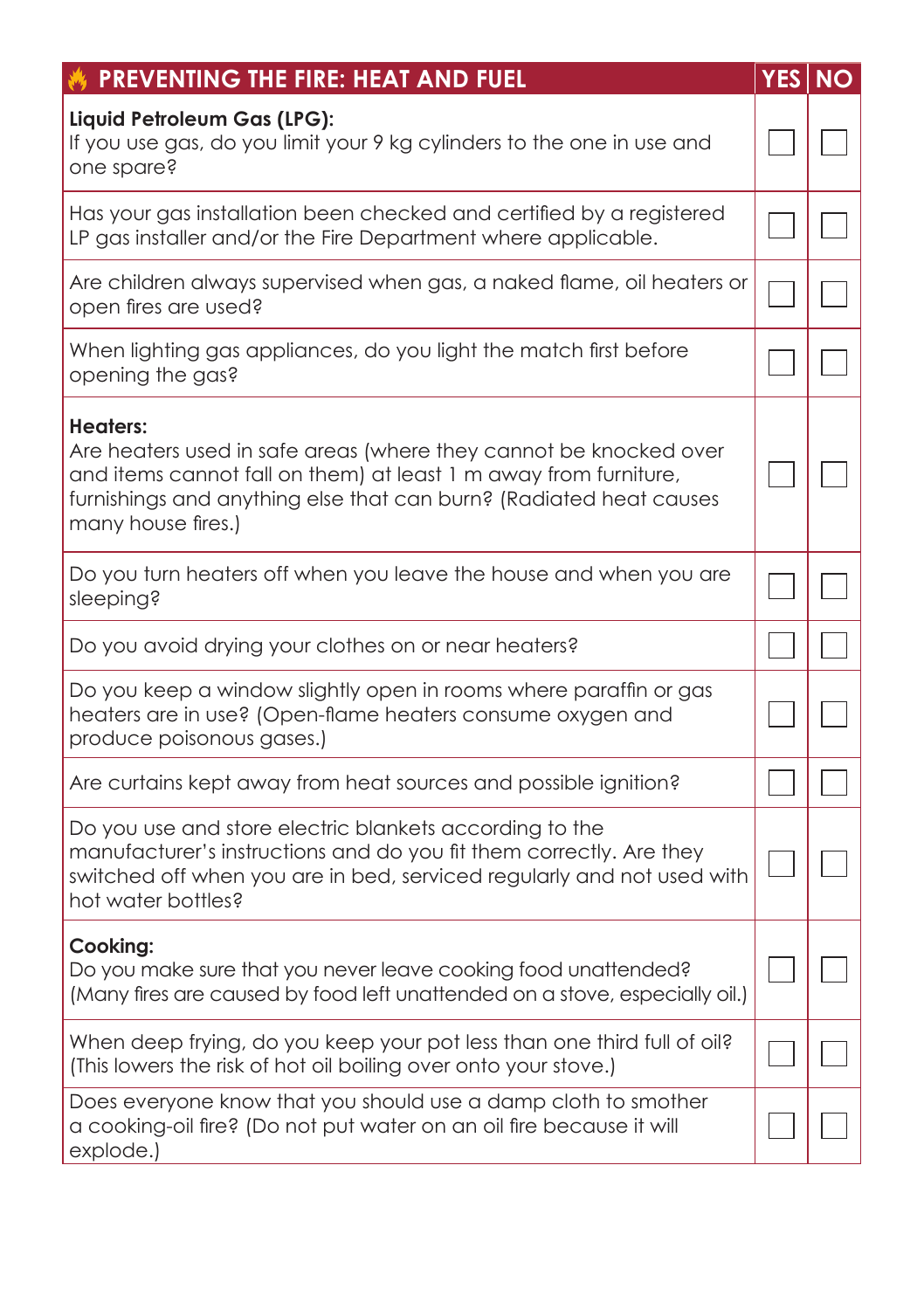| <b>PREVENTING THE FIRE: HEAT AND FUEL continued</b>                                                                                                                                                                                 | <b>YES NO</b> |           |
|-------------------------------------------------------------------------------------------------------------------------------------------------------------------------------------------------------------------------------------|---------------|-----------|
| Do you avoid wearing loose-fitting clothing while cooking?                                                                                                                                                                          |               |           |
| Has everyone practiced how to 'stop, drop and roll' if their clothing<br>catches on fire? (Do not run as this makes the fire worse.)                                                                                                |               |           |
| Are pans used in a safe position on the stove? (Turn handles inwards<br>but not over a hot area so that they cannot be knocked over and so<br>that are out of reach of children.)                                                   |               |           |
| Are cords from toasters, kettles and other electrical items kept away<br>from the stove and not left hanging within reach of small children?                                                                                        |               |           |
| Is the area above and around your stove free from items that can<br>purn?                                                                                                                                                           |               |           |
| Are items that attract children (sweets and biscuits) stored away from<br>your cooking areas so children are not tempted to climb onto hot<br>surfaces?                                                                             |               |           |
| Do you put out braai fires when you have finished cooking?                                                                                                                                                                          |               |           |
| Does everyone know that you need to cool a burn? (Act fast and<br>hold the burn in cold water for at least 20 minutes.)                                                                                                             |               |           |
| <b>Fireplaces:</b><br>Has your fireplace been installed correctly? (Many fires occur due to<br>poor installation. People also die of carbon monoxide poisoning when<br>gas appliances are installed without sufficient ventilation) |               |           |
| Are fireguards placed around open fires? (Keep combustible items<br>away from the fireguard and avoid drying clothes in front of fires.)                                                                                            |               |           |
| Are mirrors hung away from fireplaces or other sources of heat? (Do<br>not stand too close to the fire, you could set your clothing alight.)                                                                                        |               |           |
| PREVENTING THE FIRE: ELECTRICAL SAFETY<br>W.                                                                                                                                                                                        | <b>YES</b>    | <b>NO</b> |
| Are all electrical items not in use switched off and unplugged?<br>(Electrical faults account for a large number of fires, especially at<br>night.)                                                                                 |               |           |
| Are TVs, hi-fis and other electrical appliances switched off and not left<br>on standby mode?                                                                                                                                       |               |           |
| Are electric irons and other appliances sufficiently cooled before<br>being stored?                                                                                                                                                 |               |           |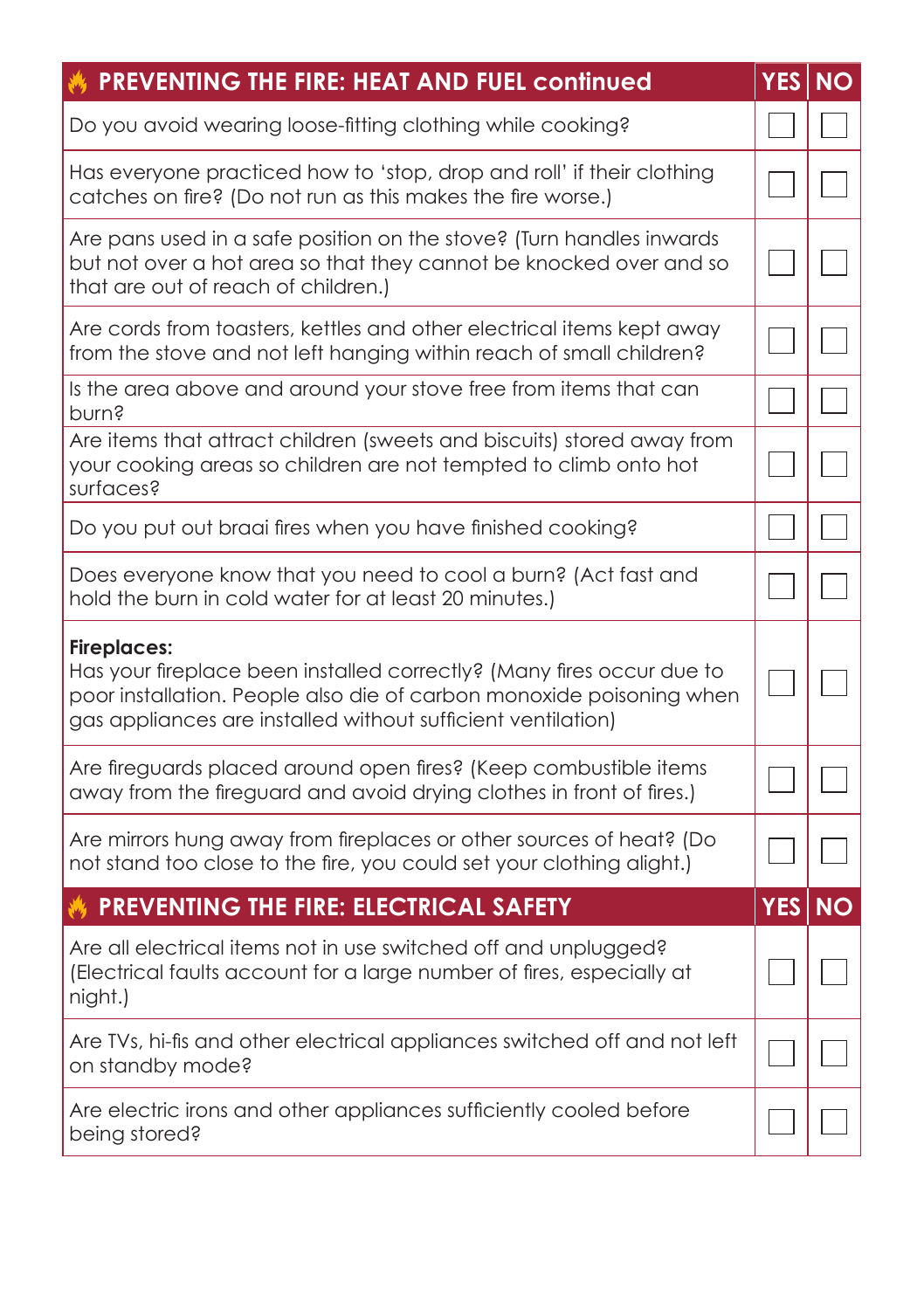| <b>PREVENTING THE FIRE: ELECTRICAL SAFETY continued</b>                                                                                                                                                                                       | <b>YES</b> | <b>NO</b> |
|-----------------------------------------------------------------------------------------------------------------------------------------------------------------------------------------------------------------------------------------------|------------|-----------|
| Do you have enough plugs in each room to limit the use of adaptors<br>and cables and to prevent overloading?                                                                                                                                  |            |           |
| Are plug sockets and extension cords overloaded? (The rule is: 'one<br>socket, one plug'. You could overheat a socket and start a fire by<br>putting several adaptors into one socket. High power equipment can<br>overload extension cords.) |            |           |
| Are electrical cords and flexes in good condition? Are frayed or<br>damaged cords being replaced and not simply repaired?                                                                                                                     |            |           |
| If extension cords are used, are they used safely (not under carpets or<br>across doorways)?                                                                                                                                                  |            |           |
| Are extension cords properly secured (not by using nails or staples)?                                                                                                                                                                         |            |           |
| Do you avoid taking portable electrical equipment into the bathroom<br>to prevent electrical shocks?                                                                                                                                          |            |           |
| Do all your electrical appliances meet the SANS?                                                                                                                                                                                              |            |           |
| Do all indicator warning lights on stoves and appliances work to<br>indicate that the appliance is on or off?                                                                                                                                 |            |           |
| Do you carry out a safety inspection of your home and correct all the                                                                                                                                                                         |            |           |
| faults regularly?                                                                                                                                                                                                                             |            |           |
| <b>PREVENTING THE FIRE: SAFE PRACTICES</b>                                                                                                                                                                                                    | <b>YES</b> | <b>NO</b> |
| If anyone smokes inside your home, do you have enough large, deep,<br>non-tip ashtrays?                                                                                                                                                       |            |           |
| Do you make sure that you never leave a lit cigarette or pipe<br>unattended? (They may fall onto a chair or carpet and start a fire.)                                                                                                         |            |           |
| Is 'no smoking in bed' a rule in your home? (It is easy to fall asleep<br>when smoking in bed or in an armchair.)                                                                                                                             |            |           |
| Are all ashtrays emptied regularly into a suitable metal container?                                                                                                                                                                           |            |           |
| Do you avoid placing ashtrays on chair arms where they can be<br>knocked over?                                                                                                                                                                |            |           |
| Are matches and lighters kept locked away - out of reach, out of sight<br>and out of mind -of children?                                                                                                                                       |            |           |
| Do you make sure that young children are never left alone at home?                                                                                                                                                                            |            |           |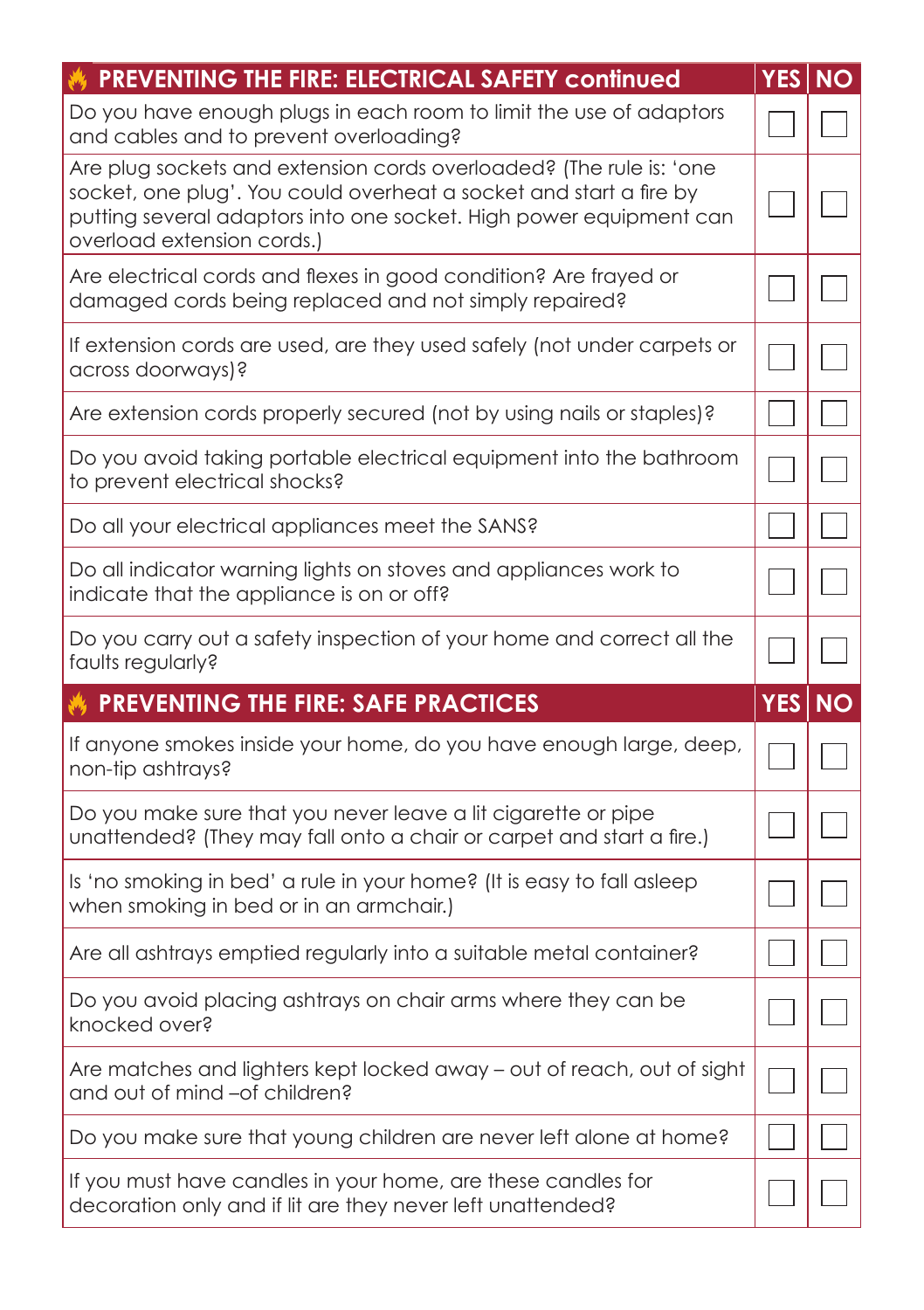| <b>HOT WATER HAZARDS / POOL SAFETY</b>                                                                                                                                          | <b>YES</b> | <b>NO</b> |
|---------------------------------------------------------------------------------------------------------------------------------------------------------------------------------|------------|-----------|
| Are kettles, pans, cups, etc. kept out of reach of young children?<br>(Hot water is responsible for most burns in the home.)                                                    |            |           |
| When bathing young children, do you first add cold water before<br>adding hot water?                                                                                            |            |           |
| Is your hot water geyser's thermostat set below 55 degrees Celsius?                                                                                                             |            |           |
| Are taps correctly colour-coded and do children know the difference<br>between the taps for hot water and cold water?                                                           |            |           |
| Have all babies been 'drown-proofed' and do all children know how<br>to swim?                                                                                                   |            |           |
| Does your swimming pool have a pool net?                                                                                                                                        |            |           |
| Do you have a pool fence with a self-closing gate? (This is a legal<br>requirement as many children drown at home. It is also useful to<br>undergo first-aid and CPR training.) |            |           |
| <b>SAFE STORAGE</b>                                                                                                                                                             | <b>YES</b> | <b>NO</b> |
|                                                                                                                                                                                 |            |           |
| Are all household chemicals stored in suitable containers and kept<br>away from children?                                                                                       |            |           |
| Are all medicines stored in child proof containers and kept away<br>from children?                                                                                              |            |           |
| Are all guns locked away in a safe that is SANS approved?                                                                                                                       |            |           |
| Do you keep storage areas such as sheds, cupboards, loft areas free<br>from paper, furniture, rags and other things that can burn?                                              |            |           |
| Are combustibles/flammables such as petrol, thinners and paints kept<br>to a minimum, sealed and stored safely away from ignition sources?                                      |            |           |
| Are pool chemicals kept in a safe place away from brake fluid and<br>other items?                                                                                               |            |           |
| Is your loft insulated with non-combustible material and are<br>combustibles that you store in the loft kept to a minimum?                                                      |            |           |